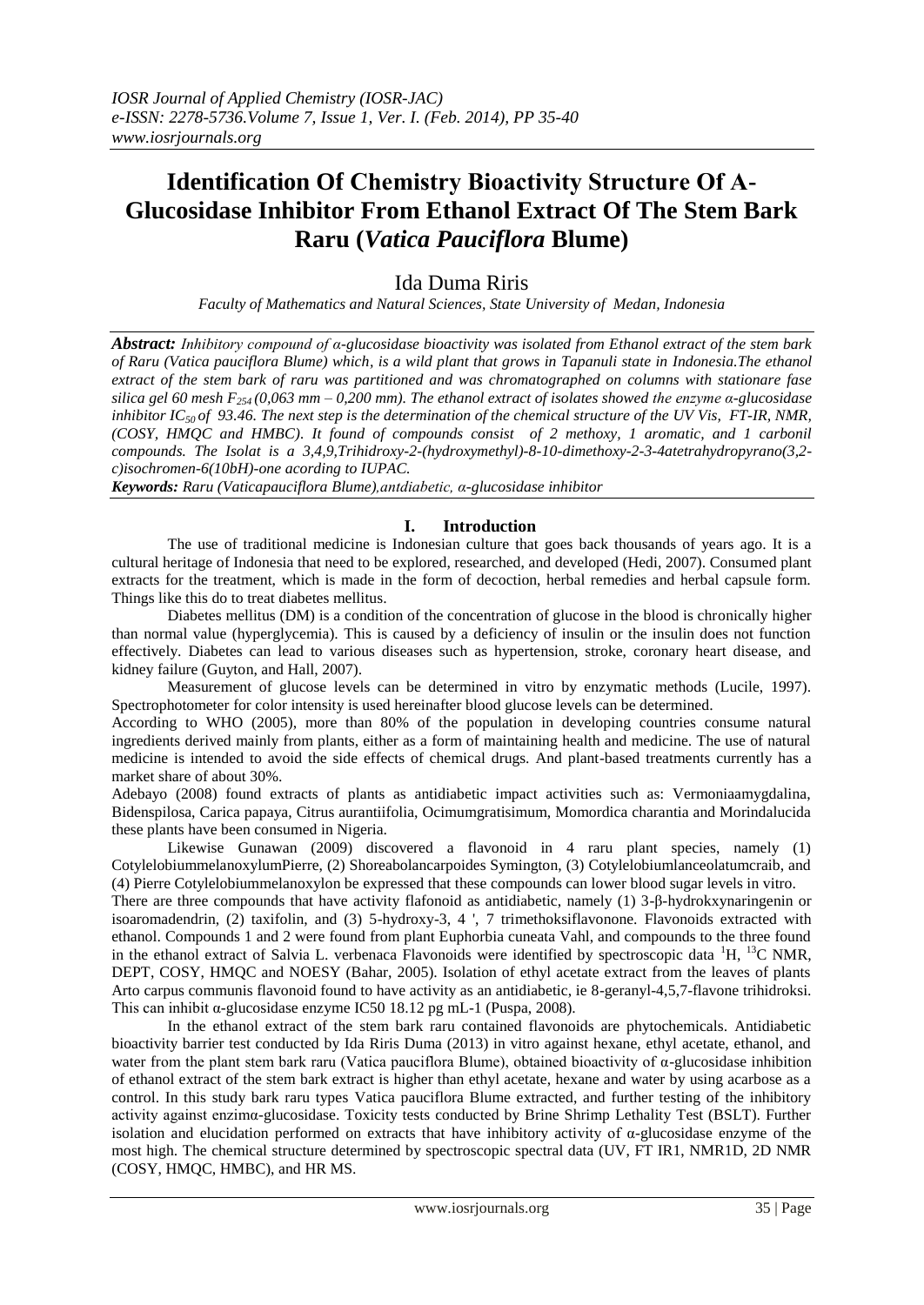# **II. Methods And Materials**

Raru bark samples (Vaticapauciflora Blume) extracted by solvent extraction method stratified by different levels of polarity, namely n-hexane, ethyl acetate, 96% ethanol, and water. Each extract was concentrated, tested toxicity with BSLT method. With this method, the toxicity of a compound with LC50 value is the concentration of the compound that gives as much as 50% mortality rate. Active compounds will provide a high mortality. The smaller the value, the greater the toxicity LC50. A sample said to be highly toxic to shrimp larvae when Artemiasalina Leach has LC50 <30 mg / mL. LC50 has declared toxic when 30-1000 mg / mL and less toxic when having LC50> 1000 mg / mL (Steven and Russell, 1993).

Bioactivity inhibition of the enzyme α-glucosidase carried out in vitro by the method of Kawanishi, that inhibition of solving the model substrate p-nitrophenol-α-D-glukopiranosid to p-nitrophenol and glucose yellow. The enzyme activity was measured based on the absorbance of p-nitrophenol right generated by UVvisible spectrophotometry at λ 400 nm (Matsui, 2001). Phytochemical test was conducted using Harborn 1987. Extract that has the highest bioactivity separated by column chromatography. The shape of the stem bark raru extraction scheme shown in Figure 1.



Figure 1. Schematic extraction, fractionation of the stem bark of raru (Vatica pauciflora)

#### **Fractionation By Column Chromatography Method**

Extract Ethanol Fractionation by Chromatography column I, performed by taking as much as 5.0 g of ethanol extract, and further fractionated by column chromatography using silica gel stationary phase 60 mesh. And the mobile phase used was chloroform-methanol  $(40:1 \sim 1:1)$ . The compounds in botanicals, grouped by polarity in the form of fractions. To obtain a more simple fractions, done by combining fractions that have the same pattern of the chromatogram. Results fractions of column 1 are combined into 14 fractions, and then tested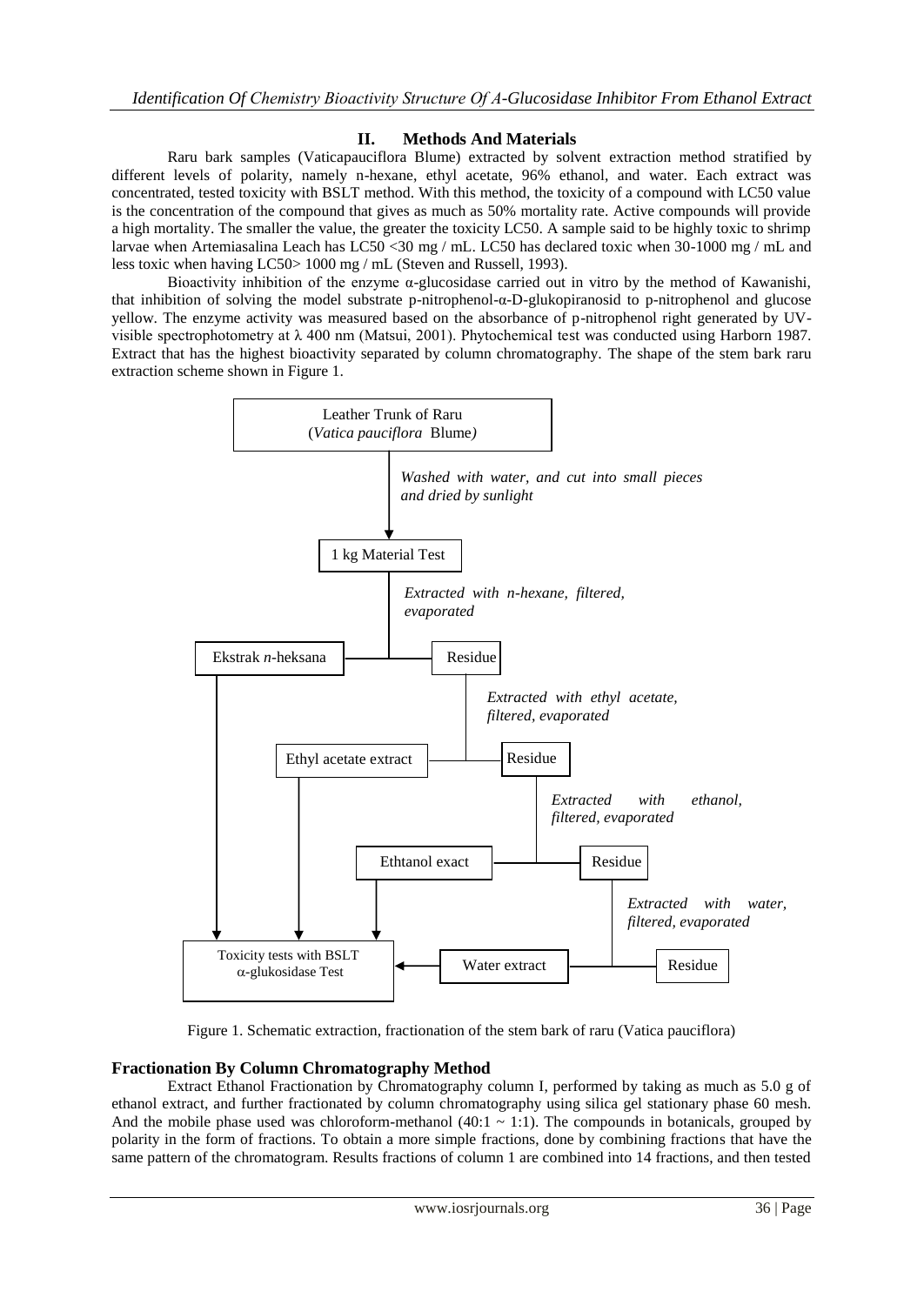the inhibition of the enzyme α-glucosidase. The test results showed inhibition of the enzyme α-glucosidase is the fraction 9.

Extract Ethanol Fractionation by Column Chromatography II made to the fraction 9 that the same method as in column I. Results fractions were combined, and obtained six fractions, were then tested for inhibition against  $\alpha$ glucosidase enzyme.

Further separation of fraction VPEt-9 with Chromatography Columns III conducted in fractions 9-4 with the same method as in column I. Results fractions were combined and gained 5 fractions. Tests conducted on the inhibition of the enzyme α-glucosidase. Provided that fractions 9-4 VPEt-4 of the ethanol extract had αglucosidase inhibitory activity of the most high, and further separated by column chromatography. This was done to obtain a pure compound.

Purity test using 2-dimensional TLC performed on fractions VPEt-9-4-4 obtained from test results antidiabetic. Analysis was performed using silica gel stationary phase  $GF_{254}$  plates with a mobile phase of chloroformmethanol (2:1), and chloroform-acetonitrile (2:1). Chemical structure determination carried out by UV-Vis spectroscopy, FT-IR, NMR analysis (1H.13C-NMR and DEPT) and 2D NMR (COSY, HMQC, HMBC), and the number of isolates VPEt-9-4-4 reconstituted with CD3OD .

# **III. Result**

The yield of extraction results shown in Table 1, where the highest obtained in the extraction of ethanol. Table 1. The results of the yield of the extract of the stem bark of raru (VaticapaucifloraBlume)

| Sample          | Weight $(g)$ | The yield of $(\%)$ * |
|-----------------|--------------|-----------------------|
| $n$ -heksana    | 6,21         | 0.62                  |
| Etilasetat      | 58,62        | 5,86                  |
| Ethanol         | 76,13        | 7,61                  |
| Distilled water | 19.47        | .95                   |
|                 |              |                       |

Description: \* 1 kg calculated on the dry crude drug

The result of extract toxity test of *n*-Heksana, Etil Asetat, Etanol and water dan Water by BSLT method, each of them is n-heksan extract  $LD_{50} = 368,51$  ppm, etil acetate = 19,45, ethanol = 5,76 ppm, dan air = 36,22 ppm. It shown that ethanol extract has the least toxity. The results of Antidiabetic test of each extract by  $\alpha$ -glucosidase inhibitory method is shown in table 2.

#### **Table 2. Test results antidiabetic extract using an enzyme inhibition method αGlukosidase**

| Ekstrak      | Inhibisi $(%)$ |
|--------------|----------------|
| $n$ -heksana | 28.98          |
| Etilasetat   | 60.83          |
| Brassi       |                |
| Water        | 78.34          |

Phytochemical test results on ethanol extract of bark which has bioactivity antidiabet raru highest, with Harborn method, indicates that there are flavonoids, saponins, quinones, tannins, triterpenoids, minyakatsiri, and coumarin.

The results of the analysis of NMR (Nuclear Magnetic Resonance) 1-dimensional (1H and 13C-NMR) is based on Silverstein (1991). Proton spectra ( ${}^{1}$ H-NMR and carbon ( ${}^{13}$ C-NMR) was done by dissolving the samples in deutereum methanol (CD3OD) (0.5 mL), respectively in the NMR tube (5 mm). Spectra were recorded on a JEOL 500 spectrophotometer  $({}^{1}H\text{-NMR}$  MHz and  $^{13}C\text{-NMR}$  at 125 MHz).

1H-NMR spectra of ethanol extracts To Isolate Isolate 9-4-4-1. Proton Nuclear Magnetic Resonance spectra (1H-NMR) indicate the type and number of protons contained in the ethanol extract of isolates 9-4-4-1. Proton methoxy (OCH3) in the area of chemical shift (chemical shift)  $\delta$ H 3.87 and 3.97 (3H) in the singlet splitting pattern (s). Some metin proton (CH) are the chemical shifts δH 3.53; 3.54; 3.77; 3.82; 3.96; 3.99, and 4.80, which is characteristic for the protons that resonate with the oxygen atom, and one olefinic proton at δH metin that 7,32 (s), which does not resonate with other protons.

13C-NMR spectra To Isolate 9-4-4-1. 13C-NMR spectra and DEPT experiments analysis (Distortionless Enhancement by Polarization Transfer) shows there are 15 carbon on the chemical structure of the ethanol extract had inhibition against α-glucosidase enzyme highest as shown in Figure 2.

The carbonyl atom located very down field that is at δC 166.15 (s). Methoxy peaks are at δC 61.43 (q) and 62.02 (q). The presence of the chemical shift in the high field region is about  $\delta$ C 62.6 (t) and 71.71 (d), 73.26 (d), 76.05 (d), 81.91 (d), 82.70 (d ), all of which resonate carbon atoms with oxygen atoms. And for the aromatic carbon present in δC 115.00 (d), 120.62 (s), 125.97 (s), 148.72 (s), 152.64 (s) and 152.72 (s). The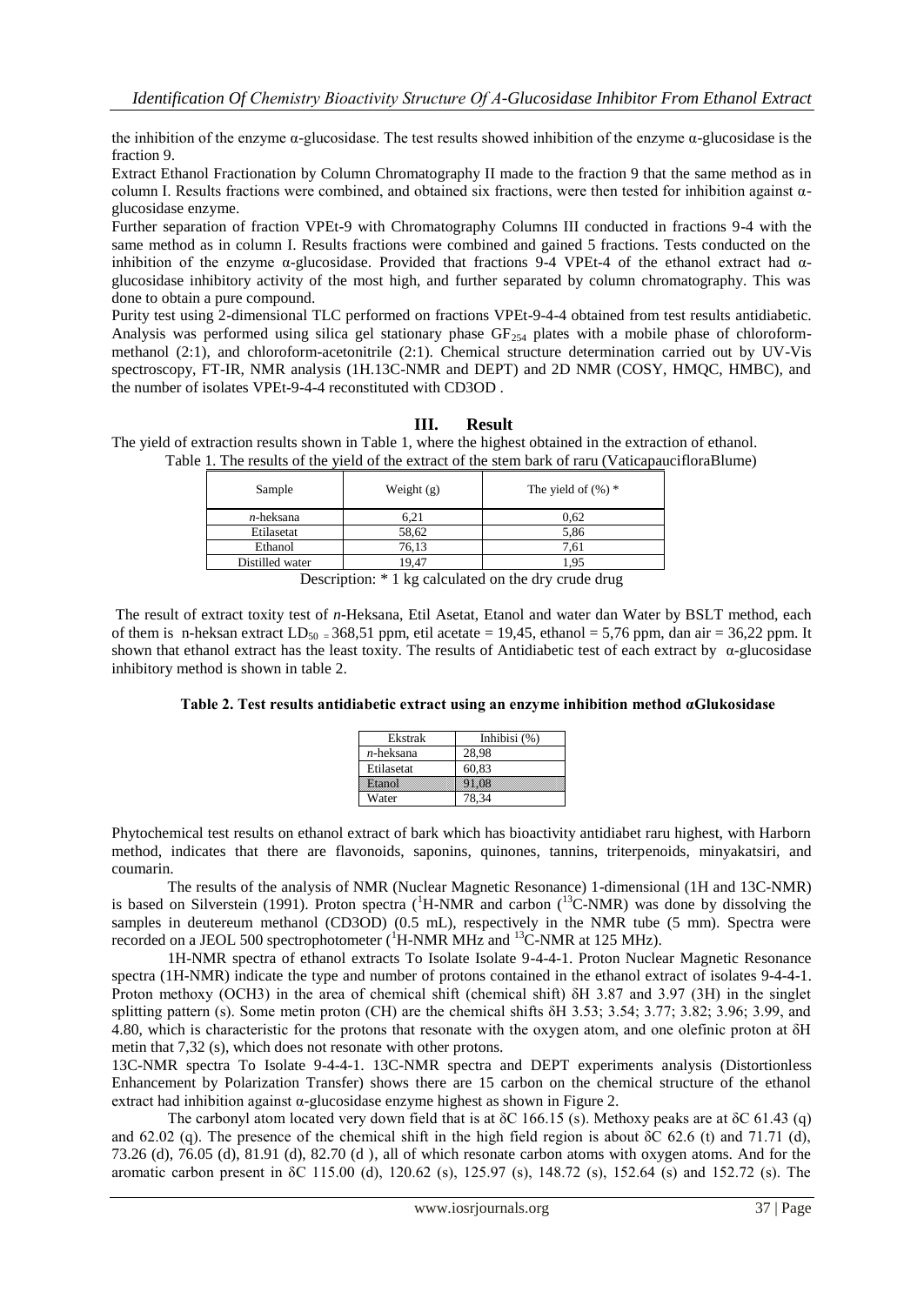relationship between carbon and proton in the ethanol extract of the isolates showed no association between the signal and the carbon nucleus on the same proton.Spot spectrum indicates the two are directly related to the bond. Proton signal at δH 3.79 ppm seen (H1-13) and δH 3.99 (H2-13). C-12 at δC 73.26 with δH 4.80 (H-12), C-3 at δC 115.00 with δH 7.32 (H-3).



Figure 2. DEPT 13C-NMR spectrum of isolates

The relationship between protons and protons in the chemical structure of 9-4-4-1 isolates appear from analysis of COSY spectra. The correlation suggests that the protons of methylene (CH2) δH 3.79 (H1-13) and 3.99 (H2- 13) associated with the proton at δH 4.80 (H-12); δH 4.80 (H-12 ) with δH 3.96 (H-11). Likewise δH 3.53 (H-10) with δH 3.82 (H-9); δH 3.82 (H-9) with δH 3.54 (H-8).



Figure 3. COSY spectra analysis results for isolates Chemical Structure 9-4-4-1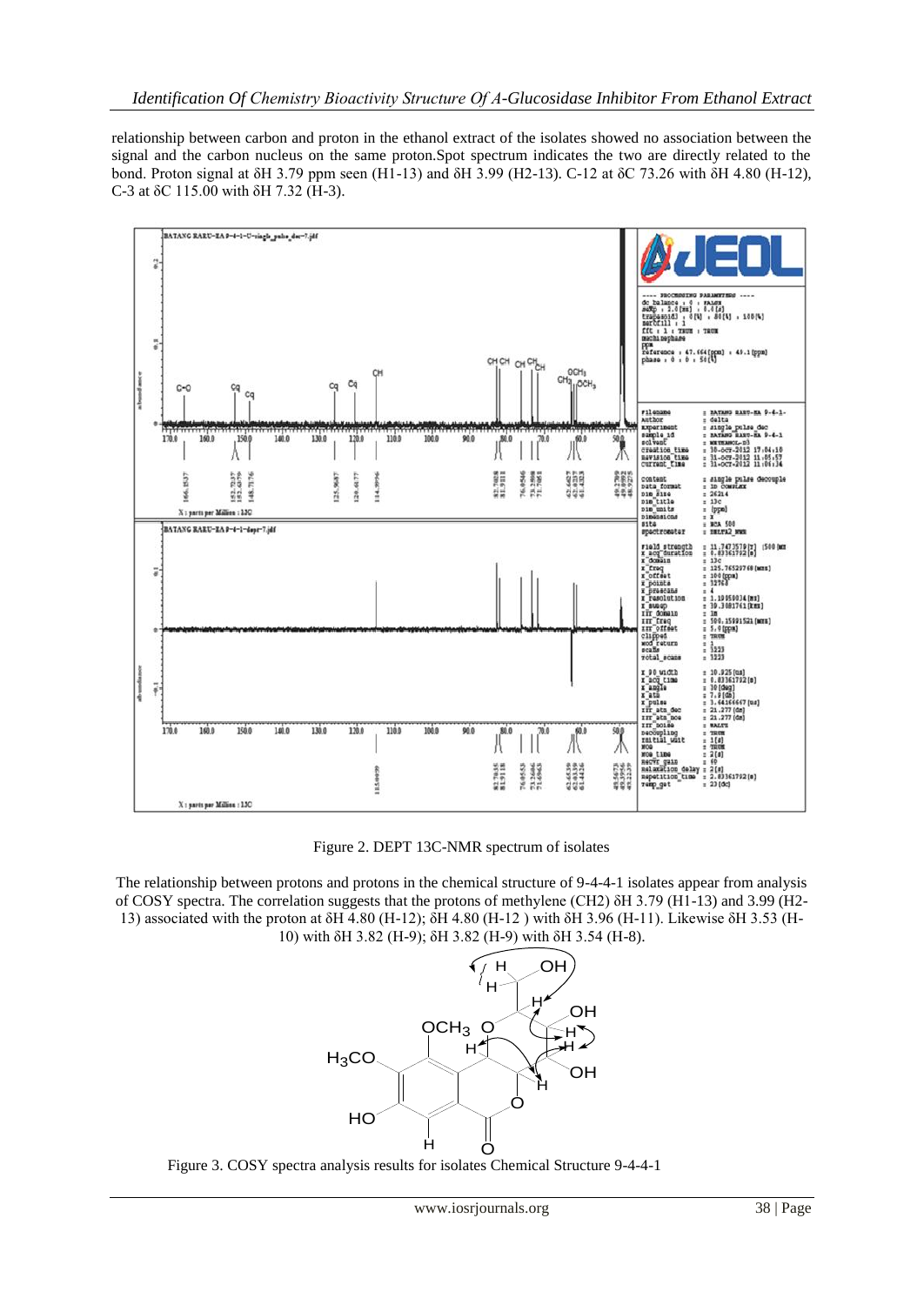The results of the analysis of HMBC spectra of carbon visible at the position C-1 (δC 166.15) C-2 (δC 125.97), C-4 (δC 152.64), C-5 (δC 152.72) and C-7 (δC 120.62). The existence of long-range HMBC Correlation of the spectra looks like Figure 3.



Figure 4. Isolates chemical structure 9-4-4-1 HMBC analysis results

Chemical shifts for proton and carbon chemical structure isolates 9-4-4-1 shown in Figure 4



Figure 5. Proton and Carbon Chemical Shifts for Chemical Structure Isolates 9-4-4-1. Carbon chemical shift data for the proton and the chemical structure of 9-4-4-1 isolates presented in Table 3 below.

|  |  |  |  |  | Table 3. Carbon Chemical Shift Correlation and H-13 C NMR To Isolate 9-4-4-1 Based on 2D NMR HMQC |  |
|--|--|--|--|--|---------------------------------------------------------------------------------------------------|--|
|--|--|--|--|--|---------------------------------------------------------------------------------------------------|--|

| No. | δC (ppm)/DEPT | $\delta H$ (ppm) | <b>No Urut Karbon Sesuai</b> |
|-----|---------------|------------------|------------------------------|
|     |               |                  | <b>Struktur Kimia</b>        |
| 1.  | $61,43$ (q)   | 3.97             | Ome                          |
| 2.  | 62,02(q)      | 3,87             | Ome                          |
| 3.  | 62,66(t)      | 3,79;3,99        | $C-13$                       |
| 4.  | 71,71(d)      | 3,57             | $C-9$                        |
| 5.  | 73,26(26)     | 4,80             | $C-12$                       |
| 6.  | 76,05(d)      | 3,82             | $C-10$                       |
| 7.  | 81,91(d)      | 3,99             | $C-11$                       |
| 8.  | 82,70(d)      | 3,54             | $C-8$                        |
| 9.  | 115,00(d)     | 7,32             | $C-3$                        |
| 10. | 120,62(s)     |                  | $C-7$                        |
| 11. | 125,97(s)     |                  | $C-2$                        |
| 12. | 148,72(s)     | ٠                | $C-5$                        |
| 13. | 152,64(s)     | ٠                | $C-6$                        |
| 14. | 152,72(s)     |                  | $C-4$                        |
| 15. | 166, 15(s)    |                  | $C-1$                        |